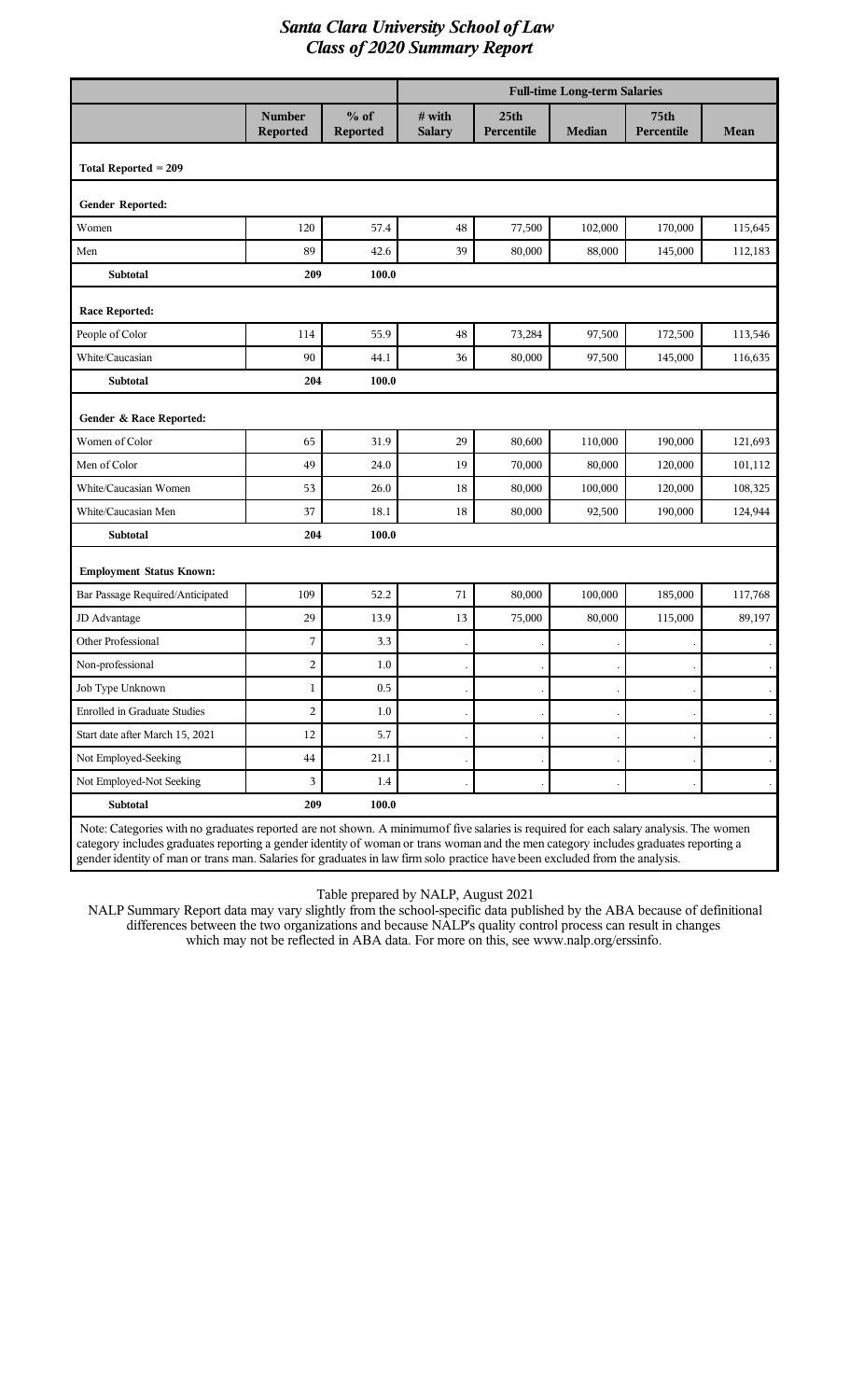|                                                                                                                                                                                                                                                                                                                                                                                                                        |                                  |                           |                         |                                | <b>Full-time Long-term Salaries</b> |                    |         |
|------------------------------------------------------------------------------------------------------------------------------------------------------------------------------------------------------------------------------------------------------------------------------------------------------------------------------------------------------------------------------------------------------------------------|----------------------------------|---------------------------|-------------------------|--------------------------------|-------------------------------------|--------------------|---------|
|                                                                                                                                                                                                                                                                                                                                                                                                                        | <b>Number</b><br><b>Reported</b> | $%$ of<br><b>Reported</b> | # with<br><b>Salary</b> | 25 <sub>th</sub><br>Percentile | <b>Median</b>                       | 75th<br>Percentile | Mean    |
| Total Employed or Enrolled in Graduate Studies:                                                                                                                                                                                                                                                                                                                                                                        |                                  |                           |                         |                                |                                     |                    |         |
| <b>Enrolled in Graduate Studies</b>                                                                                                                                                                                                                                                                                                                                                                                    | 2                                | 1.0                       |                         |                                |                                     |                    |         |
| Employed                                                                                                                                                                                                                                                                                                                                                                                                               | 148                              | 70.8                      | 87                      | 80,000                         | 95,000                              | 150,000            | 114,093 |
| <b>Subtotal</b>                                                                                                                                                                                                                                                                                                                                                                                                        | 150                              | 71.8                      |                         |                                |                                     |                    |         |
| <b>Employment by Sector:</b>                                                                                                                                                                                                                                                                                                                                                                                           |                                  |                           |                         |                                |                                     |                    |         |
| Private Sector                                                                                                                                                                                                                                                                                                                                                                                                         | 114                              | 77.0                      | 73                      | 85,000                         | 105,000                             | 185,000            | 122,310 |
| Public Sector                                                                                                                                                                                                                                                                                                                                                                                                          | 34                               | 23.0                      | 14                      | 65,000                         | 70,000                              | 75,000             | 71,244  |
| <b>Subtotal</b>                                                                                                                                                                                                                                                                                                                                                                                                        | 148                              | 100.0                     |                         |                                |                                     |                    |         |
| Full-time or Part-time Job Status:                                                                                                                                                                                                                                                                                                                                                                                     |                                  |                           |                         |                                |                                     |                    |         |
| Bar Passage Required/Anticipated:<br>Full-time                                                                                                                                                                                                                                                                                                                                                                         | 105                              | 70.9                      | 71                      | 80,000                         | 100,000                             | 185,000            | 117,768 |
| Bar Passage Required/Anticipated:<br>Part-time                                                                                                                                                                                                                                                                                                                                                                         | 4                                | 2.7                       |                         |                                |                                     |                    |         |
| JD Advantage: Full-time                                                                                                                                                                                                                                                                                                                                                                                                | 18                               | 12.2                      | 13                      | 75,000                         | 80,000                              | 115,000            | 89,197  |
| JD Advantage: Part-time                                                                                                                                                                                                                                                                                                                                                                                                | 11                               | 7.4                       |                         |                                |                                     |                    |         |
| Other Professional: Full-time                                                                                                                                                                                                                                                                                                                                                                                          | 6                                | 4.1                       |                         |                                |                                     |                    |         |
| Other Professional: Part-time                                                                                                                                                                                                                                                                                                                                                                                          | 1                                | 0.7                       |                         |                                |                                     |                    |         |
| Non-professional: Full-time                                                                                                                                                                                                                                                                                                                                                                                            | 1                                | 0.7                       |                         |                                |                                     |                    |         |
| Non-professional: Part-time                                                                                                                                                                                                                                                                                                                                                                                            | 1                                | 0.7                       |                         |                                |                                     |                    |         |
| Job Type Unknown: Full-time                                                                                                                                                                                                                                                                                                                                                                                            | 1                                | 0.7                       |                         |                                |                                     |                    |         |
| <b>Subtotal</b>                                                                                                                                                                                                                                                                                                                                                                                                        | 148                              | 100.0                     |                         |                                |                                     |                    |         |
| <b>Employment Categories:</b>                                                                                                                                                                                                                                                                                                                                                                                          |                                  |                           |                         |                                |                                     |                    |         |
| Education                                                                                                                                                                                                                                                                                                                                                                                                              | 6                                | 4.1                       |                         |                                |                                     |                    |         |
| <b>Business</b>                                                                                                                                                                                                                                                                                                                                                                                                        | 27                               | 18.2                      | 16                      | 82,500                         | 109,500                             | 147,500            | 124,410 |
| Private Practice                                                                                                                                                                                                                                                                                                                                                                                                       | 87                               | 58.8                      | 57                      | 85,000                         | 105,000                             | 190,000            | 121,721 |
| Government                                                                                                                                                                                                                                                                                                                                                                                                             | 17                               | 11.5                      | 7                       | 70,000                         | 72,000                              | 88,000             | 77,489  |
| Public Interest                                                                                                                                                                                                                                                                                                                                                                                                        | 11                               | $7.4\,$                   | 7                       | 60,000                         | 65,000                              | 70,000             | 65,000  |
| <b>Subtotal</b>                                                                                                                                                                                                                                                                                                                                                                                                        | 148                              | 100.0                     |                         |                                |                                     |                    |         |
| Note: Categories with no graduates reported are not shown. A minimum of five salaries is required for each salary analysis. Private sector<br>includes jobs in law firms and business. All other jobs are considered public sector. Employment by sector does not include graduates for<br>whom employer type was not reported. Salaries for graduates in law firm solo practice have been excluded from the analysis. |                                  |                           |                         |                                |                                     |                    |         |

Table prepared by NALP, August 2021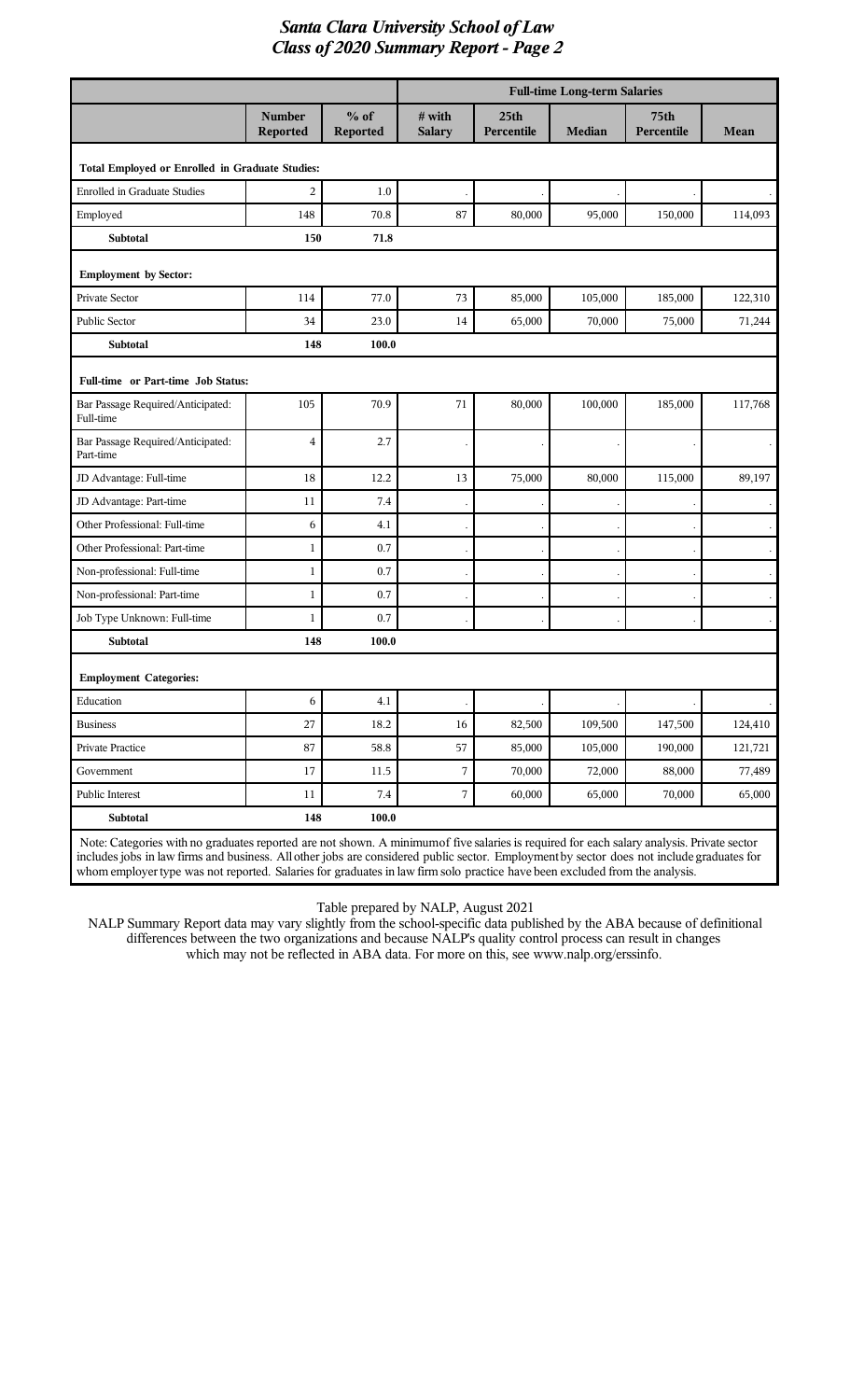|                                                                                                                                                                                                                       |                           |                    |                         |                                | <b>Full-time Long-term Salaries</b> |                                |         |
|-----------------------------------------------------------------------------------------------------------------------------------------------------------------------------------------------------------------------|---------------------------|--------------------|-------------------------|--------------------------------|-------------------------------------|--------------------------------|---------|
|                                                                                                                                                                                                                       | <b>Number</b><br>Reported | $%$ of<br>Reported | # with<br><b>Salary</b> | 25 <sub>th</sub><br>Percentile | <b>Median</b>                       | 75 <sub>th</sub><br>Percentile | Mean    |
| <b>Education Jobs:</b>                                                                                                                                                                                                |                           |                    |                         |                                |                                     |                                |         |
| JD Advantage                                                                                                                                                                                                          | 5                         | 83.3               |                         |                                |                                     |                                |         |
| <b>Other Professional</b>                                                                                                                                                                                             | 1                         | 16.7               |                         |                                |                                     |                                |         |
| <b>Subtotal</b>                                                                                                                                                                                                       | 6                         | 100.0              |                         |                                |                                     |                                |         |
| <b>Business Jobs:</b>                                                                                                                                                                                                 |                           |                    |                         |                                |                                     |                                |         |
| Bar Passage Required/Anticipated                                                                                                                                                                                      | 8                         | 29.6               |                         |                                |                                     |                                |         |
| JD Advantage                                                                                                                                                                                                          | 11                        | 40.7               | 9                       | 80,000                         | 88,000                              | 118,560                        | 104,618 |
| <b>Other Professional</b>                                                                                                                                                                                             | 6                         | 22.2               |                         |                                |                                     |                                |         |
| Non-professional                                                                                                                                                                                                      | $\overline{a}$            | 7.4                |                         |                                |                                     |                                |         |
| <b>Subtotal</b>                                                                                                                                                                                                       | 27                        | 100.0              |                         |                                |                                     |                                |         |
| <b>Private Practice Jobs:</b>                                                                                                                                                                                         |                           |                    |                         |                                |                                     |                                |         |
| Bar Passage Required/Anticipated                                                                                                                                                                                      | 81                        | 93.1               | 55                      | 85,000                         | 110,000                             | 190,000                        | 124,729 |
| JD Advantage                                                                                                                                                                                                          | 6                         | 6.9                |                         |                                |                                     |                                |         |
| <b>Subtotal</b>                                                                                                                                                                                                       | 87                        | 100.0              |                         |                                |                                     |                                |         |
| <b>Government Jobs:</b>                                                                                                                                                                                               |                           |                    |                         |                                |                                     |                                |         |
| Bar Passage Required/Anticipated                                                                                                                                                                                      | 11                        | 64.7               | 6                       | 70,000                         | 71,784                              | 88,000                         | 77,903  |
| JD Advantage                                                                                                                                                                                                          | 6                         | 35.3               |                         |                                |                                     |                                |         |
| <b>Subtotal</b>                                                                                                                                                                                                       | 17                        | 100.0              |                         |                                |                                     |                                |         |
| Note: Categories with no graduates reported are not shown. A minimum of five salaries is required for each salary analysis.<br>Salaries for graduates in law firm solo practice have been excluded from the analysis. |                           |                    |                         |                                |                                     |                                |         |

#### Table prepared by NALP, August 2021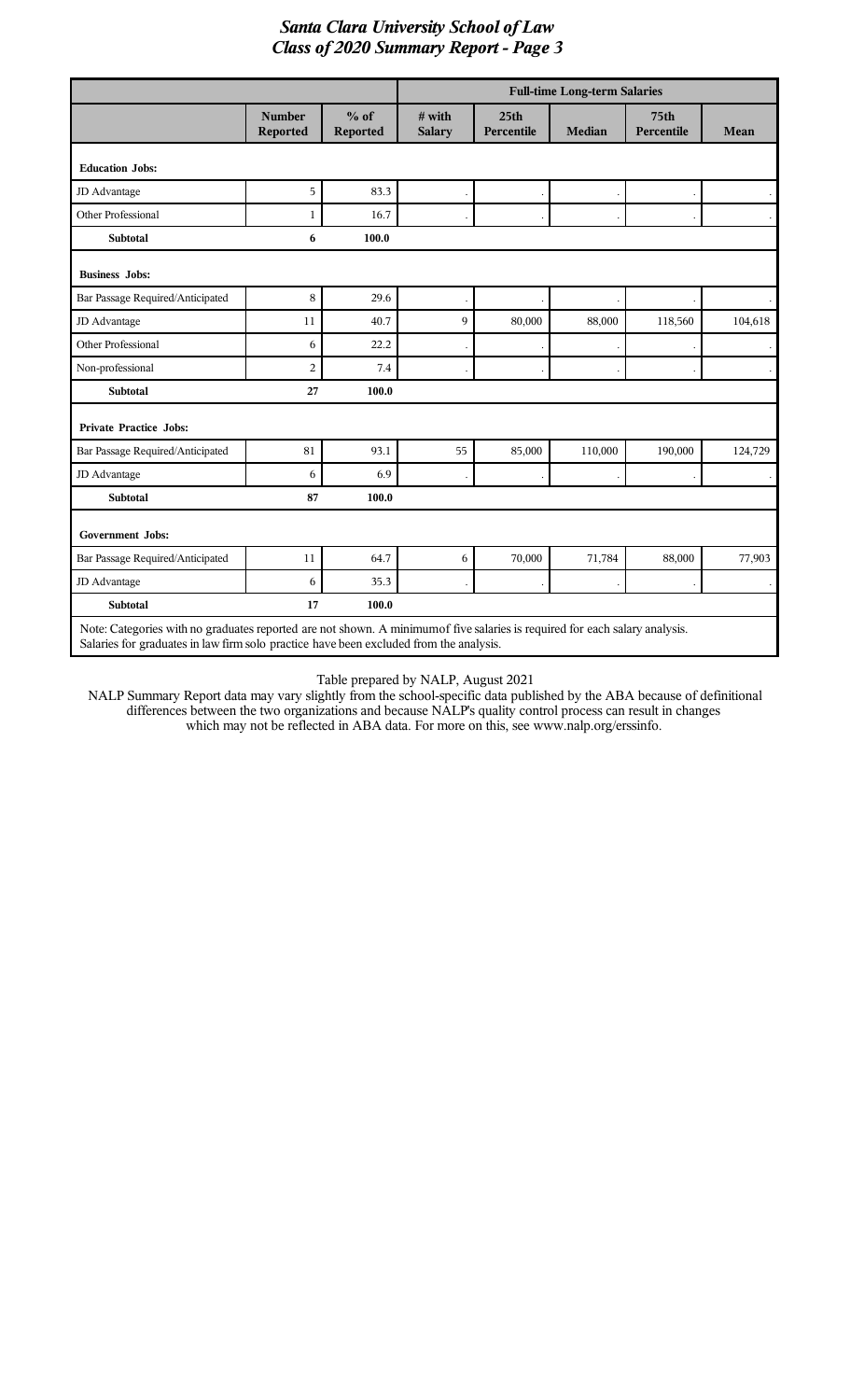|                                                                                                                            |                                  |                    | <b>Full-time Long-term Salaries</b> |                                |               |                                |                      |  |
|----------------------------------------------------------------------------------------------------------------------------|----------------------------------|--------------------|-------------------------------------|--------------------------------|---------------|--------------------------------|----------------------|--|
|                                                                                                                            | <b>Number</b><br><b>Reported</b> | $%$ of<br>Reported | # with<br><b>Salary</b>             | 25 <sub>th</sub><br>Percentile | <b>Median</b> | 75 <sub>th</sub><br>Percentile | Mean                 |  |
| <b>Public Interest Jobs:</b>                                                                                               |                                  |                    |                                     |                                |               |                                |                      |  |
| Bar Passage Required/Anticipated                                                                                           | 9                                | 81.8               | 6                                   | 60,000                         | 65,000        | 70,000                         | 65,000               |  |
| JD Advantage                                                                                                               | 1                                | 9.1                |                                     |                                |               |                                | $\bullet$            |  |
| Job Type Unknown                                                                                                           | 1                                | 9.1                |                                     |                                |               |                                | $\ddot{\phantom{0}}$ |  |
| <b>Subtotal</b>                                                                                                            | 11                               | 100.0              |                                     |                                |               |                                |                      |  |
| Size of Law Firm (by # of Attorneys):                                                                                      |                                  |                    |                                     |                                |               |                                |                      |  |
| $1 - 10$                                                                                                                   | 36                               | 41.4               | $20\,$                              | 68,000                         | 81,500        | 102,500                        | 85,525               |  |
| $11 - 25$                                                                                                                  | 15                               | 17.2               | 9                                   | 85,000                         | 90,000        | 105,000                        | 97,844               |  |
| 26-50                                                                                                                      | 3                                | 3.4                |                                     |                                |               |                                |                      |  |
| 51-100                                                                                                                     | $\overline{4}$                   | 4.6                |                                     |                                |               |                                |                      |  |
| 101-250                                                                                                                    | 3                                | 3.4                |                                     |                                |               |                                |                      |  |
| 251-500                                                                                                                    | 3                                | 3.4                |                                     |                                |               |                                |                      |  |
| $501+$                                                                                                                     | 22                               | 25.3               | 16                                  | 187,500                        | 190,000       | 190,000                        | 180,750              |  |
| Solo practitioner                                                                                                          | 1                                | 1.1                |                                     |                                |               |                                |                      |  |
| <b>Subtotal</b>                                                                                                            | 87                               | 100.0              |                                     |                                |               |                                |                      |  |
| Type of Law Firm Job:                                                                                                      |                                  |                    |                                     |                                |               |                                |                      |  |
| Associate/Entry-level Attorney                                                                                             | 79                               | 92.9               | 55                                  | 85,000                         | 110,000       | 190,000                        | 124,729              |  |
| <b>Staff Attorney</b>                                                                                                      | 1                                | 1.2                |                                     |                                |               |                                |                      |  |
| Law Clerk                                                                                                                  | 5                                | 5.9                |                                     |                                |               |                                |                      |  |
| <b>Subtotal</b>                                                                                                            | 85                               | 100.0              |                                     |                                |               |                                |                      |  |
| Note: Categories with no graduates reported are not shown. A minimum of five salaries is required for each salary analysis |                                  |                    |                                     |                                |               |                                |                      |  |

Note: Categories with no graduates reported are not shown. A minimumof five salaries is required for each salary analysis. Salaries for graduates in law firm solo practice have been excluded from the analysis.

Table prepared by NALP, August 2021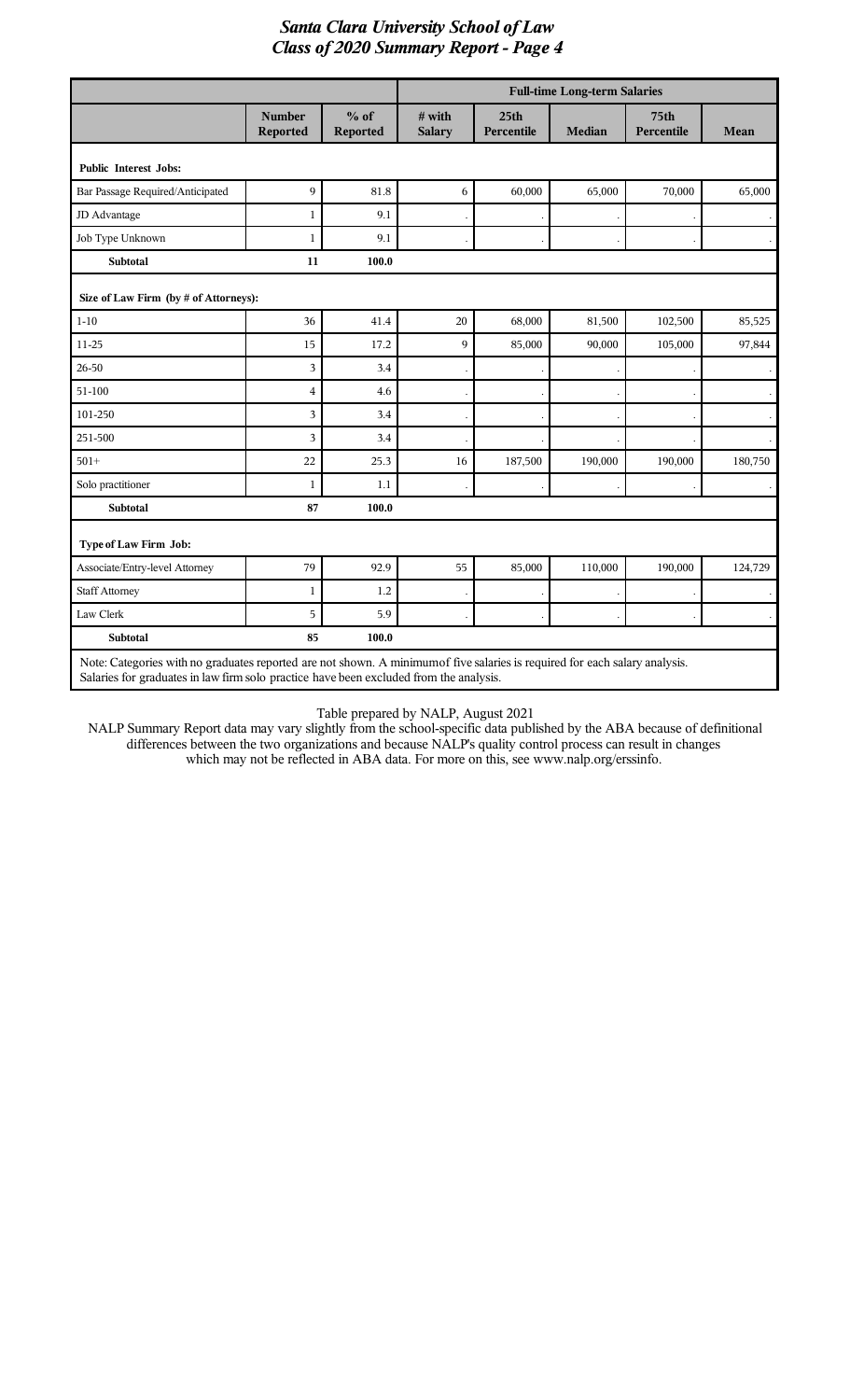|                                               |                                  |                           | <b>Full-time Long-term Salaries</b> |                                |               |                                |         |
|-----------------------------------------------|----------------------------------|---------------------------|-------------------------------------|--------------------------------|---------------|--------------------------------|---------|
|                                               | <b>Number</b><br><b>Reported</b> | $%$ of<br><b>Reported</b> | $#$ with<br><b>Salary</b>           | 25 <sub>th</sub><br>Percentile | <b>Median</b> | 75 <sub>th</sub><br>Percentile | Mean    |
| <b>Jobs Taken by Region:</b>                  |                                  |                           |                                     |                                |               |                                |         |
| Mid-Atlantic                                  | $\mathbf{1}$                     | 0.7                       |                                     |                                |               |                                |         |
| E North Central                               | 1                                | 0.7                       |                                     |                                |               |                                |         |
| South Atlantic                                | 3                                | 2.1                       |                                     |                                |               |                                |         |
| W South Central                               | $\overline{2}$                   | 1.4                       |                                     |                                |               |                                |         |
| Mountain                                      | 3                                | 2.1                       |                                     |                                |               |                                |         |
| Pacific                                       | 134                              | 93.1                      | 79                                  | 75,000                         | 100,000       | 150,000                        | 113,766 |
| <b>Subtotal</b>                               | 144                              | 100.0                     |                                     |                                |               |                                |         |
| <b>Location of Jobs:</b>                      |                                  |                           |                                     |                                |               |                                |         |
| In-State                                      | 134                              | 93.1                      | 79                                  | 75,000                         | 100,000       | 150,000                        | 113,766 |
| Out of State                                  | 10                               | 6.9                       | 5                                   | 80,600                         | 85,000        | 180,000                        | 123,120 |
| <b>Subtotal</b>                               | 144                              | 100.0                     |                                     |                                |               |                                |         |
| # States and Territories with Employed Grads: |                                  |                           |                                     |                                |               |                                |         |
|                                               | 8                                |                           |                                     |                                |               |                                |         |
| Total #                                       | 8                                |                           |                                     |                                |               |                                |         |

Table prepared by NALP, August 2021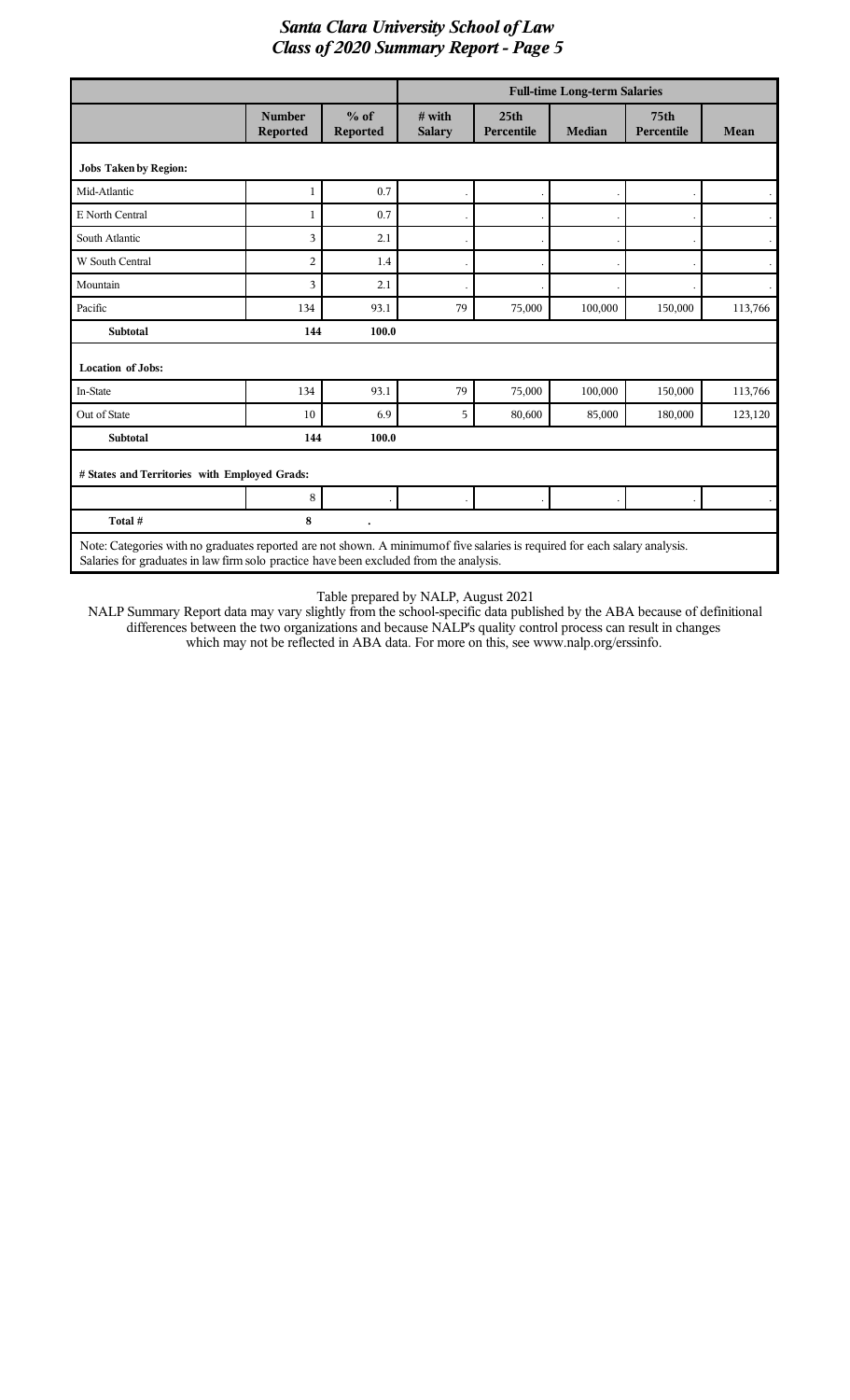|                                                                                                                                                                                                            | <b>Number</b><br><b>Reported</b> | $%$ of<br><b>Reported</b> |  |  |  |
|------------------------------------------------------------------------------------------------------------------------------------------------------------------------------------------------------------|----------------------------------|---------------------------|--|--|--|
| Source of Job:                                                                                                                                                                                             |                                  |                           |  |  |  |
| OCI                                                                                                                                                                                                        | 14                               | 19.7                      |  |  |  |
| Internship/externship experience                                                                                                                                                                           | 1                                | 1.4                       |  |  |  |
| Job fair/consortia                                                                                                                                                                                         | 1                                | 1.4                       |  |  |  |
| Job posting in CSO                                                                                                                                                                                         | 8                                | 11.3                      |  |  |  |
| Job posted online or in print                                                                                                                                                                              | 3                                | 42                        |  |  |  |
| Returned to or continued with<br>pre-law school employer                                                                                                                                                   | 10                               | 14.1                      |  |  |  |
| Referral                                                                                                                                                                                                   | 10                               | 14.1                      |  |  |  |
| Started own practice or business                                                                                                                                                                           | 1                                | 1.4                       |  |  |  |
| Self-initiated contact/networking                                                                                                                                                                          | 20                               | 28.2                      |  |  |  |
| Other                                                                                                                                                                                                      | 3                                | 42                        |  |  |  |
| <b>Subtotal</b>                                                                                                                                                                                            | 71                               | 100.0                     |  |  |  |
| Timing of Job Offer:                                                                                                                                                                                       |                                  |                           |  |  |  |
| Before graduation                                                                                                                                                                                          | 30                               | 41.7                      |  |  |  |
| After graduation                                                                                                                                                                                           | 42                               | 58.3                      |  |  |  |
| <b>Subtotal</b>                                                                                                                                                                                            | 72                               | 100.0                     |  |  |  |
| <b>Search Status of Employed Grads:</b>                                                                                                                                                                    |                                  |                           |  |  |  |
| Seeking a different job                                                                                                                                                                                    | 7                                | 100.0                     |  |  |  |
| <b>Subtotal</b>                                                                                                                                                                                            | 7                                | 100.0                     |  |  |  |
| Note: Figures are based on jobs for which the item was<br>reported, and thus may not add to the total number of jobs.<br>Timing of job offer figures exclude any graduates starting their<br>own practice. |                                  |                           |  |  |  |

Table prepared by NALP, August 2021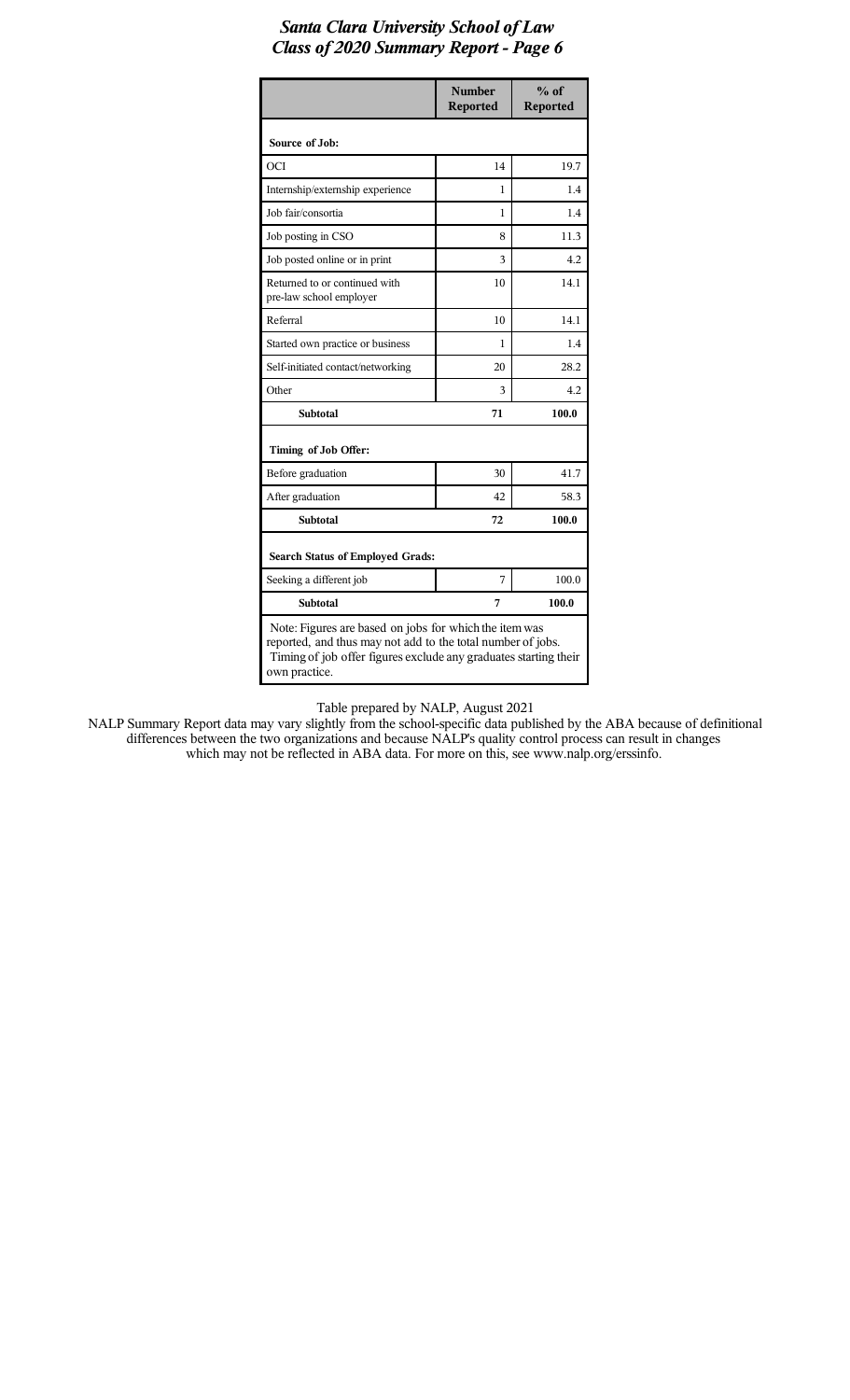|                                                                                                                                                                                                                             | <b>Number of Jobs Reported</b><br>as: |                                            |  |  |  |  |  |
|-----------------------------------------------------------------------------------------------------------------------------------------------------------------------------------------------------------------------------|---------------------------------------|--------------------------------------------|--|--|--|--|--|
|                                                                                                                                                                                                                             | Long-term<br>$(1+ years)$             | <b>Short-term</b><br>(Less than<br>1 year) |  |  |  |  |  |
| Duration of Jobs by Employer Type:                                                                                                                                                                                          |                                       |                                            |  |  |  |  |  |
| Education                                                                                                                                                                                                                   | $\overline{c}$                        | 4                                          |  |  |  |  |  |
| <b>Business</b>                                                                                                                                                                                                             | 24                                    | 3                                          |  |  |  |  |  |
| <b>Private Practice</b>                                                                                                                                                                                                     | 81                                    | 6                                          |  |  |  |  |  |
| Government                                                                                                                                                                                                                  | 15                                    | $\overline{c}$                             |  |  |  |  |  |
| <b>Public Interest</b>                                                                                                                                                                                                      | 9                                     | $\overline{c}$                             |  |  |  |  |  |
| <b>Total Reported</b>                                                                                                                                                                                                       | 131                                   | 17                                         |  |  |  |  |  |
| Total Number of Jobs Reported as Funded by Law School:                                                                                                                                                                      |                                       |                                            |  |  |  |  |  |
|                                                                                                                                                                                                                             | 4                                     |                                            |  |  |  |  |  |
| <b>Total Reported</b>                                                                                                                                                                                                       | 4                                     |                                            |  |  |  |  |  |
| Note: Figures for job duration are based on jobs for which the item<br>was reported, and thus may not add to the total number of jobs.<br>The count of jobs funded by the law school is a total, regardless of<br>duration. |                                       |                                            |  |  |  |  |  |

Table prepared by NALP, August 2021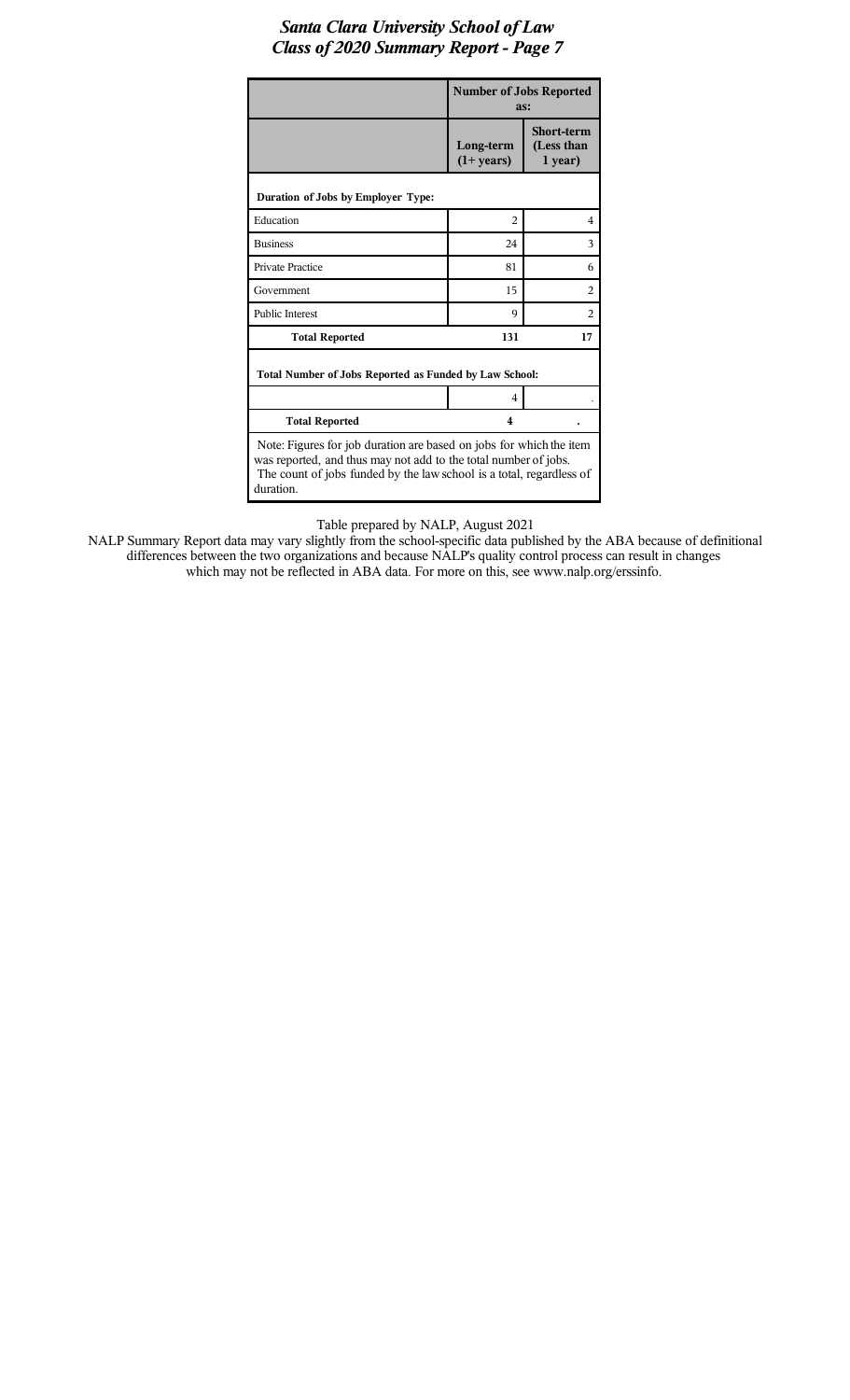# *Class of 2020 - Santa Clara University School of Law Table 12 Source of Job by Employer Type*

|                                                          | <b>Education</b>                 |                                        | <b>Business</b>                  |                                        | Law firms of 50 or<br>fewer      |                                        | Law firms of 51 or<br>more       |                                        |
|----------------------------------------------------------|----------------------------------|----------------------------------------|----------------------------------|----------------------------------------|----------------------------------|----------------------------------------|----------------------------------|----------------------------------------|
| Source of Job by Employer<br><b>Type</b>                 | <b>Number</b><br><b>Reported</b> | $\frac{0}{0}$<br>of<br><b>Reported</b> | <b>Number</b><br><b>Reported</b> | $\frac{0}{0}$<br>of<br><b>Reported</b> | <b>Number</b><br><b>Reported</b> | $\frac{0}{0}$<br>of<br><b>Reported</b> | <b>Number</b><br><b>Reported</b> | $\frac{0}{0}$<br>of<br><b>Reported</b> |
| Internship/Externship                                    |                                  | 50.0                                   | $\Omega$                         | $\Omega$                               | $\Omega$                         | $\mathbf{O}$                           | $\Omega$                         | $\Omega$                               |
| Job posting in CSO                                       | $\Omega$                         | 0                                      | 3                                | 20.0                                   | 5                                | 26.3                                   | $\Omega$                         | $\overline{0}$                         |
| <b>OCI</b>                                               | $\Omega$                         | $\Omega$                               |                                  | 6.7                                    |                                  | 5.3                                    | 11                               | 47.8                                   |
| Returned to or continued with<br>pre-law school employer |                                  | 50.0                                   | 6                                | 40.0                                   |                                  | 5.3                                    | 2                                | 8.7                                    |
| <b>Referral</b>                                          | $\Omega$                         | $\mathbf 0$                            | $\overline{2}$                   | 13.3                                   | 3                                | 15.8                                   | 4                                | 17.4                                   |
| Self-initiated<br>contact/networking                     | $\Omega$                         | $\mathbf 0$                            |                                  | 6.7                                    | 6                                | 31.6                                   | 5                                | 21.7                                   |
| All other                                                | $\Omega$                         | $\Omega$                               | 2                                | 13.3                                   | 3                                | 15.8                                   |                                  | 4.3                                    |
| <b>TOTAL</b>                                             | 2                                | 100.0                                  | 15                               | 100.0                                  | 19                               | 100.0                                  | 23                               | 100.0                                  |

|                                                                 | Government                       |                                        | <b>Public interest</b>           |                                        | All Employer Types*              |                                        |  |
|-----------------------------------------------------------------|----------------------------------|----------------------------------------|----------------------------------|----------------------------------------|----------------------------------|----------------------------------------|--|
| Source of Job by Employer<br><b>Type</b>                        | <b>Number</b><br><b>Reported</b> | $\frac{6}{9}$<br>of<br><b>Reported</b> | <b>Number</b><br><b>Reported</b> | $\frac{0}{0}$<br>of<br><b>Reported</b> | <b>Number</b><br><b>Reported</b> | $\frac{6}{9}$<br>of<br><b>Reported</b> |  |
| Internship/Externship                                           | 0                                | $\Omega$                               | $\Omega$                         | $\Omega$                               | T                                | 1.4                                    |  |
| Job posting in CSO                                              | $\Omega$                         | $\Omega$                               | $\Omega$                         | $\Omega$                               | 8                                | 11.3                                   |  |
| <b>OCI</b>                                                      |                                  | 11.1                                   | $\Omega$                         | $\Omega$                               | 14                               | 19.7                                   |  |
| <b>Returned to or continued with</b><br>pre-law school employer | 0                                | $\mathbf{0}$                           | 0                                | $\Omega$                               | 10                               | 14.1                                   |  |
| <b>Referral</b>                                                 |                                  | 11.1                                   | 0                                | $\Omega$                               | 10                               | 14.1                                   |  |
| Self-initiated<br>contact/networking                            | 6                                | 66.7                                   | 2                                | 66.7                                   | 20                               | 28.2                                   |  |
| All other                                                       |                                  | 11.1                                   | 1                                | 33.3                                   | 8                                | 11.3                                   |  |
| <b>TOTAL</b>                                                    | 9                                | 100.0                                  | 3                                | 100.0                                  | 71                               | 100.0                                  |  |

*"Other" also includes job fairs, non-CSO job sites and postings, and the self-employed. \* Excludes jobs for which a source, employer type, or firm size was not reported.*

*Table prepared by NALP, August 2021*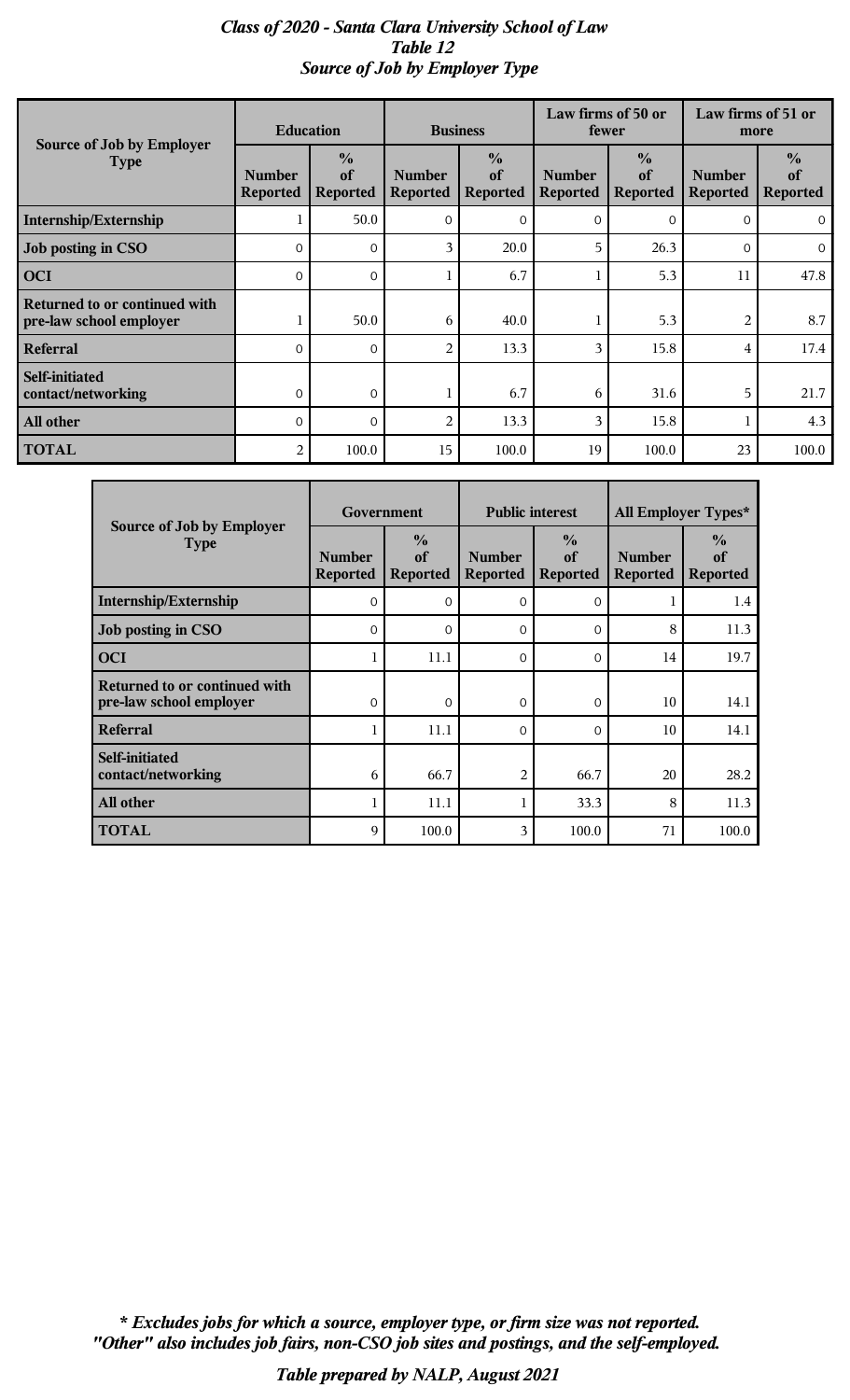# *Class of 2020 - Santa Clara University School of Law Table 13 Number of Jobs Reported Taken by State*

| <b>Region</b>    | <b>State</b> | #<br>of<br><b>Jobs</b> | $\frac{0}{0}$<br>of<br><b>Jobs</b> |
|------------------|--------------|------------------------|------------------------------------|
| Mid Atlantic     | New Jersey   | 1                      | 0.7                                |
|                  |              | $\mathcal I$           | 0.7                                |
| E. North Central | Illinois     | 1                      | 0.7                                |
|                  |              | $\mathcal I$           | 0.7                                |
| South Atlantic   | Georgia      | 1                      | 0.7                                |
|                  | Maryland     | $\overline{2}$         | 1.4                                |
|                  |              | 3                      | 2.1                                |
| W. South Central | Texas        | $\overline{2}$         | 1.4                                |
|                  |              | $\overline{2}$         | 1.4                                |
| Mountain         | Colorado     | $\overline{2}$         | 1.4                                |
|                  | Nevada       | 1                      | 0.7                                |
|                  |              | 3                      | 2.1                                |
| Pacific          | California   | 134                    | 93.1                               |
|                  |              | 134                    | 93.1                               |
| TOTAL            |              | 144                    | 100.0                              |

*Excludes employed graduates for whom job location was not reported.*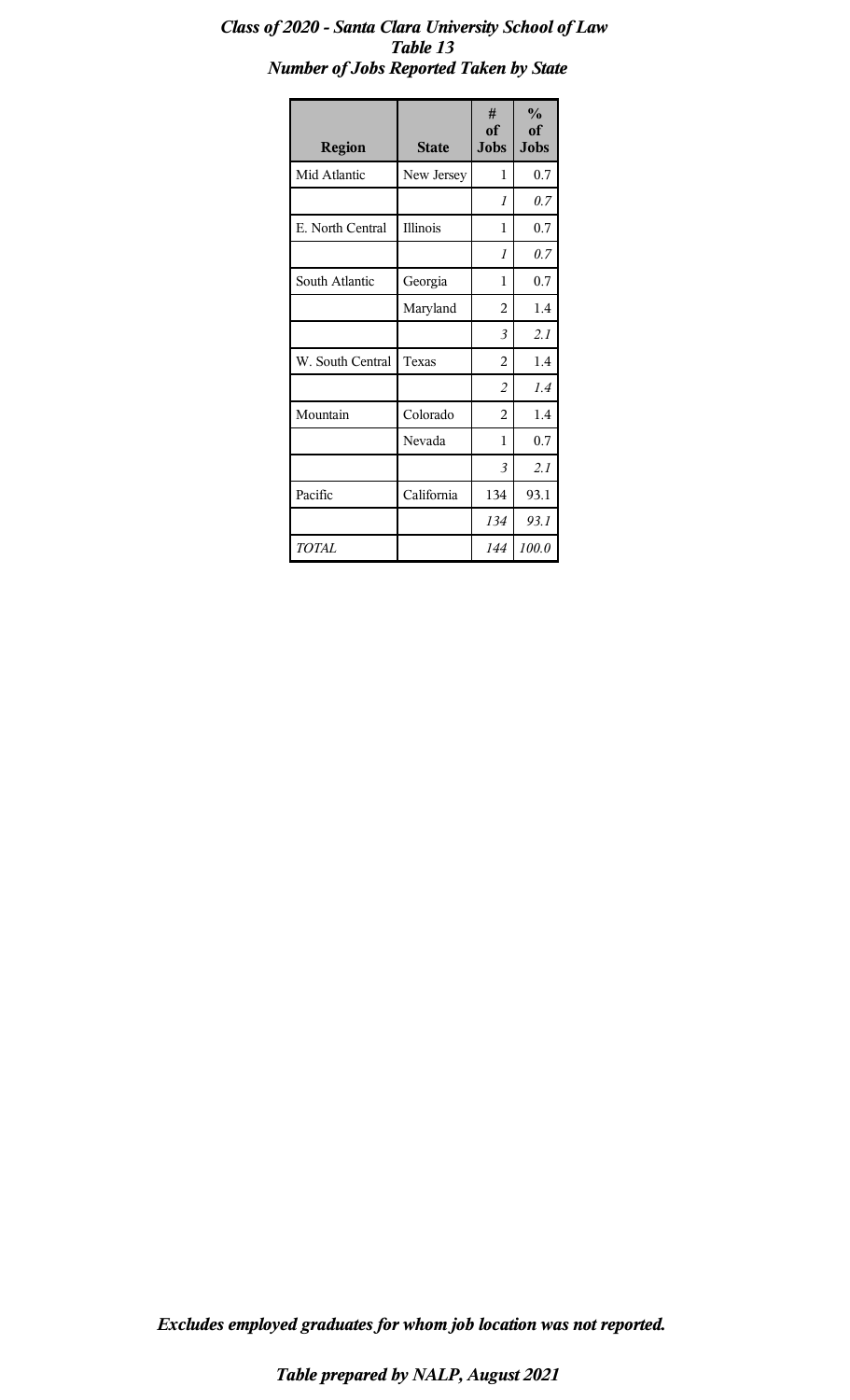### *Class of 2020 - Santa Clara University School of Law Table 14 Location of In-state Jobs*

| <b>In-state location</b> | #<br>of<br><b>Jobs</b> | $\frac{0}{0}$<br>of<br><b>Jobs</b> |
|--------------------------|------------------------|------------------------------------|
| Bakersfield              | 1                      | 0.7                                |
| Cerritos                 | 1                      | 0.7                                |
| Fremont                  | 1                      | 0.7                                |
| Fresno                   | 5                      | 3.7                                |
| Modesto                  | 1                      | 0.7                                |
| Mountain View            | 7                      | 5.2                                |
| Oakland                  | 1                      | 0.7                                |
| Other/unknown California | 27                     | 20.1                               |
| Palo Alto                | 20                     | 14.9                               |
| Pasadena                 | 1                      | 0.7                                |
| Redwood City             | 4                      | 3.0                                |
| Sacramento               | 3                      | 2.2                                |
| Salinas                  | $\overline{2}$         | 1.5                                |
| San Francisco            | 14                     | 10.4                               |
| San Jose                 | 35                     | 26.1                               |
| San Mateo                | $\overline{2}$         | 1.5                                |
| Santa Clara              | 8                      | 6.0                                |
| Stanford                 | 1                      | 0.7                                |
|                          | 134                    | 100.0                              |